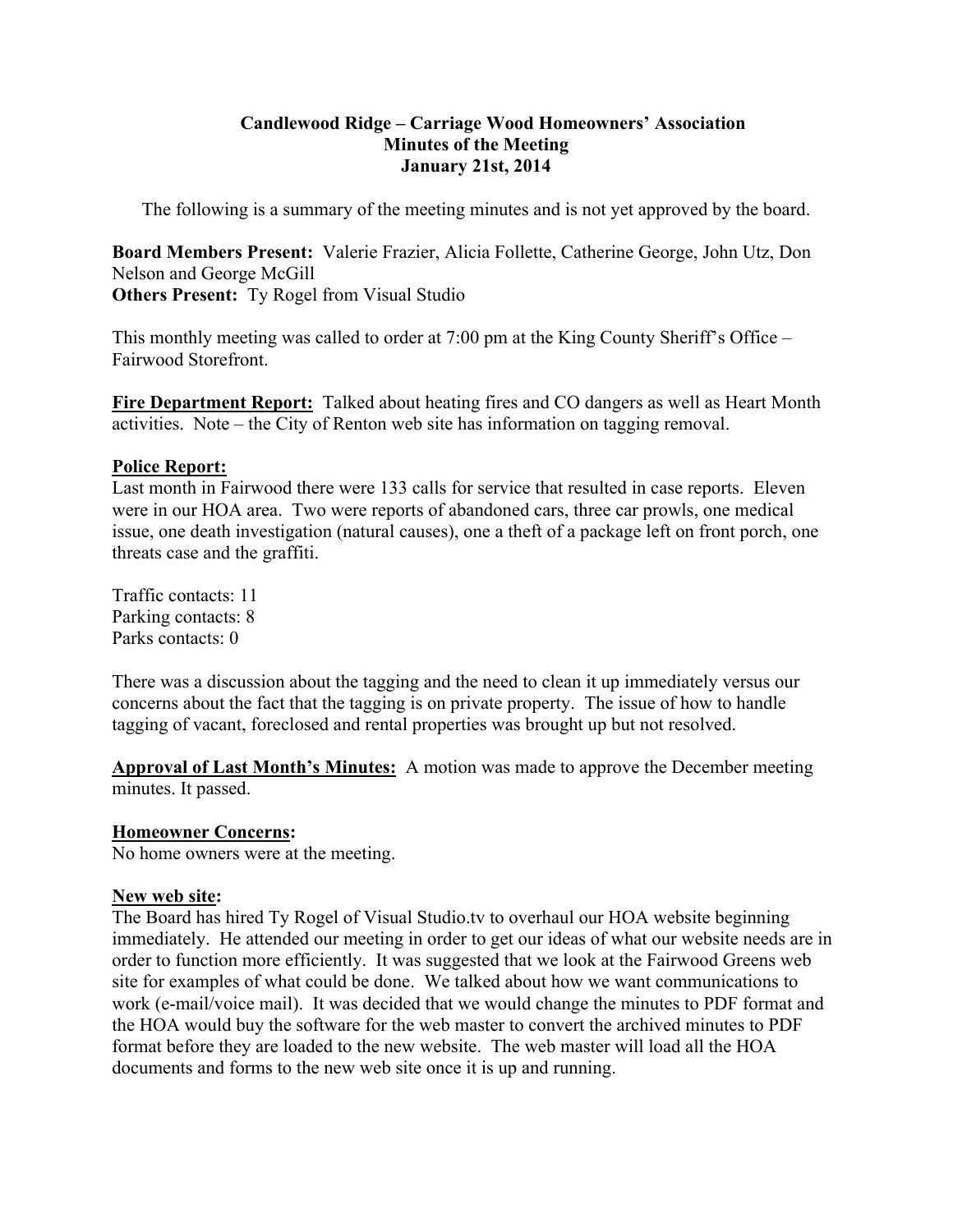### **Committee Reports: Treasurer's Report:**

The budget was discussed and we are starting the year strong.

# **ACC Report:**

No report this month

# **Postcard Project:**

The feeling is that the project has been a success.

## **Rental House Project:**

This is going well

## **Common Areas Maintenance Report:**

- Reminder to all Homeowners It is our responsibility (Not King County's) to keep the street drains clear. Please clear the debris and leaves from the drains by your house and at the ends of your street.
- We continue to have branches and trees fall onto the paths at CR Park. Please contact me at commonareas@crcwhoa.org or call 425-738-8611 #80 and leave a message if you notice any trees or branches at either park or any of the Common areas or entrances.
- Reminder all dogs must be on leash this is a King County Law as well as our policy in our HOA Parks.
- King County Sheriff Patrols and requests will now be coordinated by the CAM Chair and monthly reports will be submitted before each monthly meeting. Please contact the Board with any areas of concern and we will do our best to accommodate. We have dropped patrol hrs to 12 hrs per month for the Winter.
- We have had more tagging in CR- this time on 3 HO's fences. Please note that since this tagging is on private property it is not the HOA's responsibility to remove or cover up but the Homeowners. The HOA is thinking of offering a reward for information leading to the arrest of the persons involved. Parents please talk to your kids to see if they may know anything, or if they might have heard certain kids bragging about it, this may be the only way they are caught. Many thanks to the Homeowners who immediately cleaned it off as this is what needs to be done ASAP.
- We renewed our contract for 3 years with Canber, our current landscape co. as they were the lowest and have been very responsive whenever I have had to have them do work. This contract also includes maintenance of the 18 cul de sac Islands in CR on a quarterly basis.
- Please keep a watch for suspicious Activity and call 911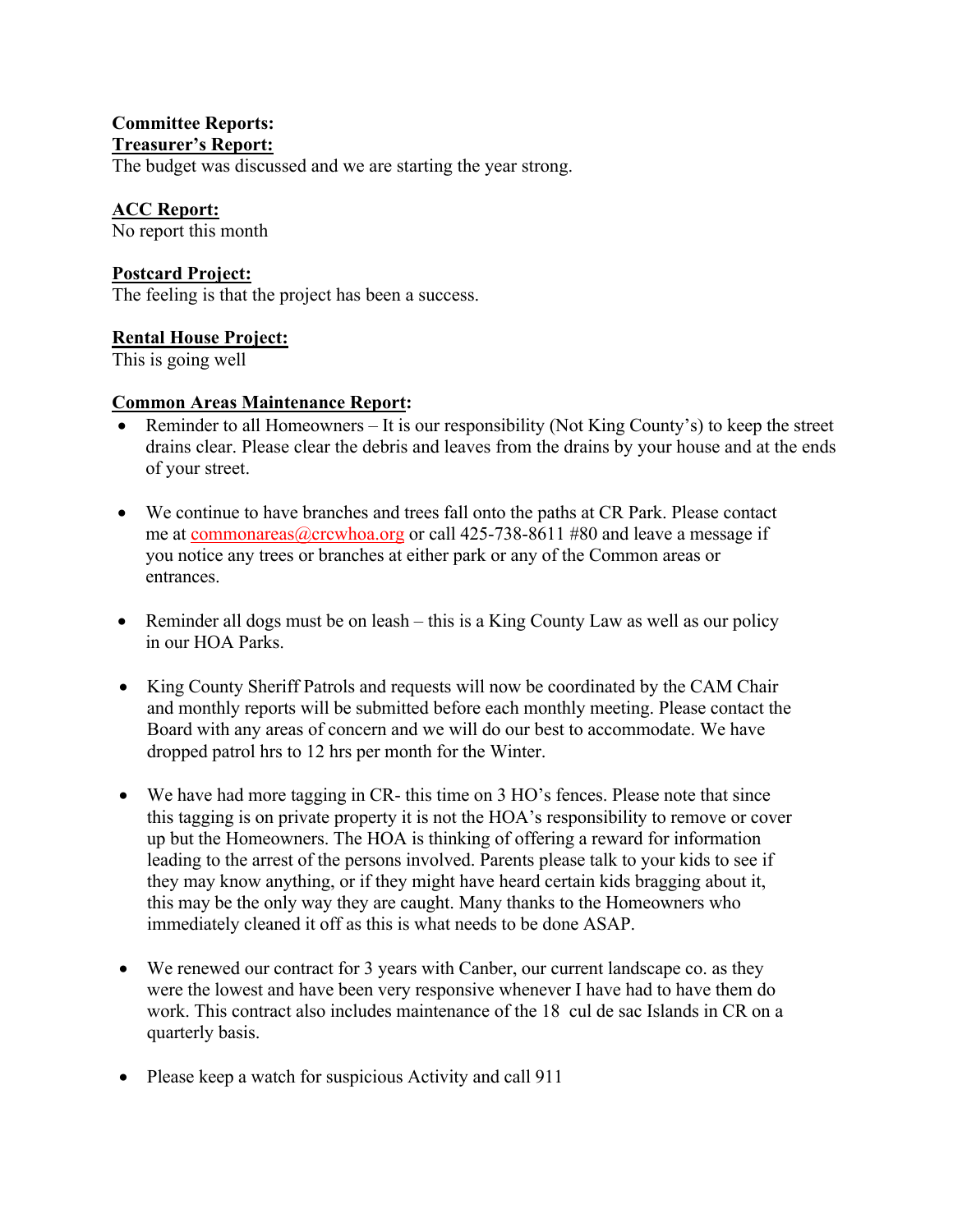**Reminder:** Our parks are private parks which exist for the use and enjoyment of HOA residents, their families and guests. They are not public parks. Our park usage rules apply to everyone. Following are some of the rules that have been established to maximize safety, and minimize liability and maintenance cost:

A. Park Hours: 9:00 am to dusk.

B. No Smoking, alcohol, drugs, loud music, golfing, motorized vehicles or **Fireworks**  are allowed.

C. Animals must be leashed and owners are responsible for cleaning up after their animals.

## **Cul-de-Sac Committee**

No report this month except that the quarterly maintenance will be in the new contact with Canber.

## **Complaints Negotiations Report:**

No report this month.

#### **Capital Improvement Committee:**

Please contact the board if you have any ideas for Capital Improvements.

## **Legal and Insurance Report:**

The information being presented at the annual meeting was discussed.

#### **Nominating Committee**

John Utz is chair, Catherine George is a member. There is one old open Board position. There will be three Board positions up for reelection in 2014. If you are interested in serving on the Board, please contact a Board member or attend a monthly meeting.

#### **Old Business:**

We had a discussion regarding the Annual Meeting that will be Jan. 28<sup>th</sup> 2014.

#### **New Business:**

It was moved, seconded and passed to offer a \$250 reward for the arrest and conviction of the tagger.

We need someone to take over the Welcoming Committee.

#### Roles for the 2013 HOA Board Members

| Valerie Frazier  | ACC/President                             |
|------------------|-------------------------------------------|
| John Utz         | Nominating Committee Chair/Vice President |
| Alicia Follette  | Complaints                                |
| George McGill    | Common Areas Chair/Cul-de-sac Chair       |
| Don Nelson       | Legal and Insurance/Treasurer             |
| Catherine George | Reporting Secretary/Web Master            |

**<u>Special Topics:</u>** Visit our Website and contact the HOA via Email at: Web – www.crcwhoa.org